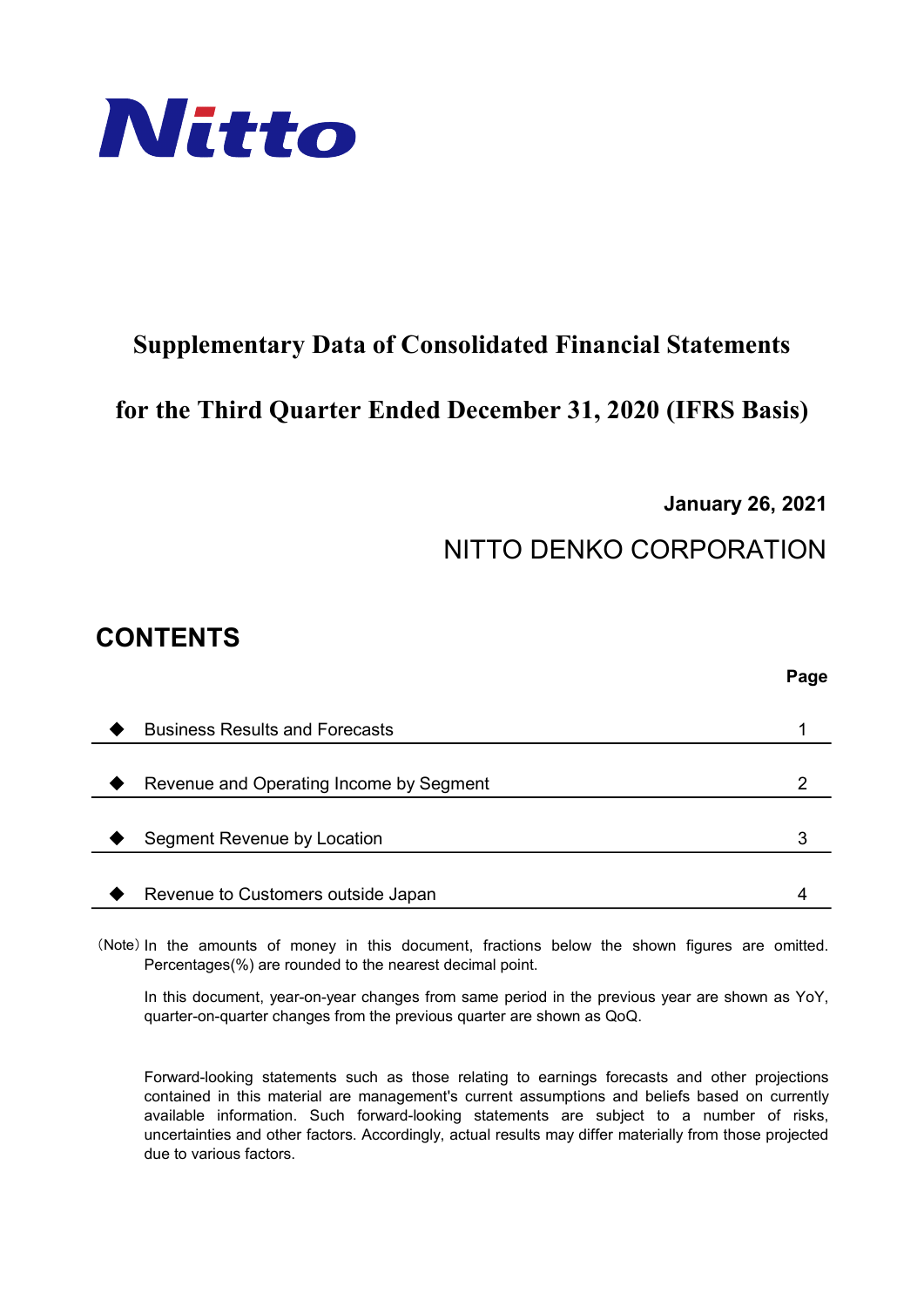# Business Results and Forecasts

(Yen in Millions)

|                                 |                | Revenue | Operating Income | Income before<br><b>Income Taxes</b> | Net Income |
|---------------------------------|----------------|---------|------------------|--------------------------------------|------------|
| 3Q, FY2019<br>(Oct.-Dec.)       |                | 192,450 | 19,093           | 18,853                               | 13,542     |
| 9 months, FY2019<br>(Apr.-Dec.) |                | 570,735 | 60,196           | 59,870                               | 42,704     |
| 2H, FY2019<br>(Oct.-Mar.)       | <b>Results</b> | 362,732 | 28,631           | 27,996                               | 18,061     |
| FY2019                          |                | 741,018 | 69,733           | 69,013                               | 47,224     |
| 2Q, FY2020<br>$(Jul.-Sep.)$     |                | 194,427 | 24,925           | 24,592                               | 18,520     |
|                                 |                | 208,472 | 33,534           | 33,566                               | 24,584     |
| 3Q, FY2020<br>(Oct.-Dec.)       | YoY (%)        | 8.3     | 75.6             | 78.0                                 | 81.5       |
|                                 | QoQ(%)         | 7.2     | 34.5             | 36.5                                 | 32.7       |
| 9 months, FY2020                | <b>Results</b> | 566,210 | 75,902           | 75,389                               | 55,158     |
| (Apr.-Dec.)                     | YoY (%)        | $-0.8$  | 26.1             | 25.9                                 | 29.2       |
| 2H, FY2020<br>(Oct.-Mar.)       | Forecasts      | 357,263 | 32,633           | 33,178                               | 21,427     |
| FY2020                          | as of Oct. 26  | 715,000 | 75,000           | 75,000                               | 52,000     |
| 2H, FY2020<br>(Oct.-Mar.)       | Forecasts      | 397,263 | 47,633           | 48,178                               | 34,427     |
| FY2020                          | as of Jan. 26  | 755,000 | 90,000           | 90,000                               | 65,000     |

|                                   |                            |                        |                                  | (Yen in Millions)  |
|-----------------------------------|----------------------------|------------------------|----------------------------------|--------------------|
|                                   |                            | Capital<br>Expenditure | Depreciation<br>and Amortization | R&D<br>Expenditure |
| FY2019                            | Results                    | 58,930                 | 49,390                           | 33,765             |
| 9 months, FY2020<br>$(Apr.-Dec.)$ |                            | 34,840                 | 35,827                           | 26,104             |
| FY2020                            | Forecasts<br>as of Oct. 26 | 50,000                 | 49,000                           | 34,000             |
|                                   | Forecasts<br>as of Jan. 26 | 50,000                 | 49,000                           | 34,000             |

| Exchange<br>Rate                  | 1Q<br>(Apr.-Jun.) | 2Q<br>(Jul.-Sep.) | 3Q<br>(Oct.-Dec.) | 4Q<br>(Jan.-Mar.) | Full-year |
|-----------------------------------|-------------------|-------------------|-------------------|-------------------|-----------|
| Results<br>FY2019                 | 110.7             | 107.3             | 108.5             | 109.9             | 109.1     |
| Results<br>FY2020                 | 108.3             | 106.3             | 104.8             |                   |           |
| Forecasts FY2020<br>as of Oct. 26 |                   |                   | 105.0             | 105.0             | 106.0     |
| Forecasts FY2020<br>as of Jan. 26 |                   |                   |                   | 103.6             | 106.0     |

(Yen/1US\$)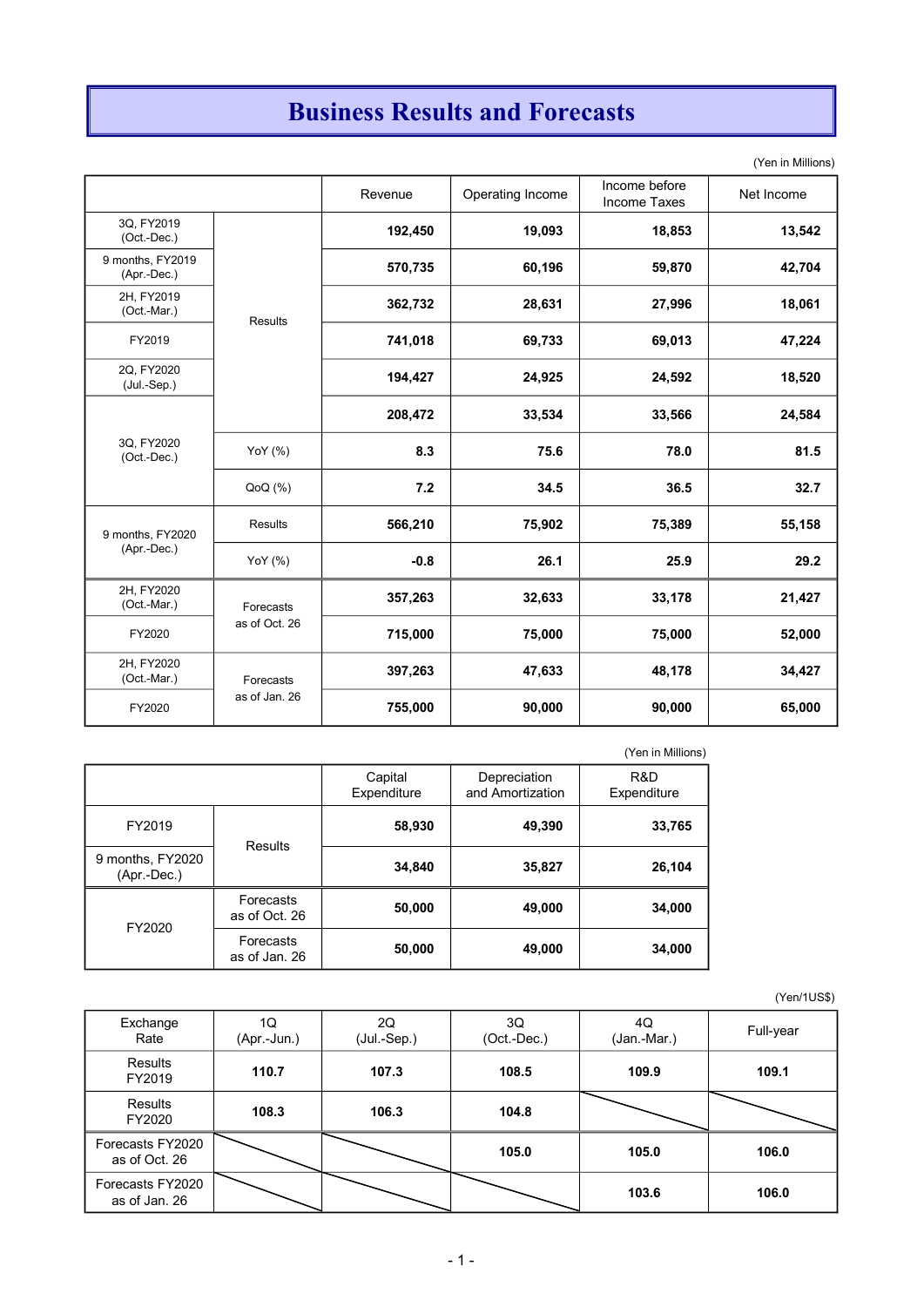### Revenue and Operating Income by Segment

(Yen in Millions)

|                           |                                                                                                                                                                                      |                               |          |                   |          |                                     |                   |                   | Results   |                               |          |                   |          |                       |        |           |                                |                   |                      |          |                       |         | Forecasts |                       |                                |           |                  |                              |
|---------------------------|--------------------------------------------------------------------------------------------------------------------------------------------------------------------------------------|-------------------------------|----------|-------------------|----------|-------------------------------------|-------------------|-------------------|-----------|-------------------------------|----------|-------------------|----------|-----------------------|--------|-----------|--------------------------------|-------------------|----------------------|----------|-----------------------|---------|-----------|-----------------------|--------------------------------|-----------|------------------|------------------------------|
|                           |                                                                                                                                                                                      |                               |          |                   |          | FY2019                              |                   |                   |           |                               |          |                   | FY2020   |                       |        |           |                                |                   | FY2020 as of Oct. 26 |          |                       |         |           | FY2020 as of Jan. 26  |                                |           |                  |                              |
|                           |                                                                                                                                                                                      | 1Q<br>(Apr.-Jun.) (Jul.-Sep.) | 2Q       | 1H<br>(Apr.-Sep.) | 3Q       | 9 months<br>(Oct.-Dec.) (Apr.-Dec.) | 4Q<br>(Jan.-Mar.) | 2H<br>(Oct.-Mar.) | Full-year | 1Q<br>(Apr.-Jun.) (Jul.-Sep.) | 2Q       | 1H<br>(Apr.-Sep.) |          | 3Q (Oct.-Dec.)<br>YoY | QoQ    |           | 9 months<br>(Apr.-Dec.)<br>YoY | 2H<br>(Oct.-Mar.) | Full-year            |          | 4Q (Jan.-Mar.)<br>YoY | QoQ     |           | 2H (Oct.-Mar.)<br>YoY | Change from                    |           | Full-year<br>YoY | Change from                  |
|                           | Functional                                                                                                                                                                           |                               |          |                   |          |                                     |                   |                   |           |                               |          |                   |          | (%)                   | (% )   |           | (%)                            |                   |                      |          | (%)                   | (%)     |           | (%)                   | Forecasts as of<br>Oct. 26 (%) |           | (%)              | orecasts as o<br>Oct. 26 (%) |
|                           | Base<br>Products                                                                                                                                                                     | 43,717                        | 47,247   | 90,964            | 46,242   | 137,207                             | 44,011            | 90,254            | 181,218   | 40,154                        | 47,212   | 87,366            | 51,942   | 12.3                  | 10.0   | 139,308   | 1.5                            | 87,634            | 175,000              | 43,691   | $-0.7$                | $-15.9$ | 95,633    | 6.0                   | 9.1                            | 183,000   | 1.0              | 4.6                          |
| Industrial                | Transportation                                                                                                                                                                       | 36,084                        | 36,189   | 72,274            | 34,387   | 106,662                             | 30,683            | 65,071            | 137,345   | 20,746                        | 29,868   | 50,614            | 35,218   | 2.4                   | 17.9   | 85,833    | $-19.5$                        | 59,386            | 110,000              | 34,166   | 11.4                  | $-3.0$  | 69,385    | 6.6                   | 16.8                           | 120,000   | $-12.6$          | 9.1                          |
| Tape                      | Revenue                                                                                                                                                                              | 79,801                        | 83,436   | 163,238           | 80,630   | 243,869                             | 74,694            | 155,325           | 318,564   | 60,900                        | 77,080   | 137,981           | 87,160   | 8.1                   | 13.1   | 225,141   | $-7.7$                         | 147,019           | 285,000              | 77,858   | 4.2                   | $-10.7$ | 165,018   | 6.2                   | 12.2                           | 303,000   | $-4.9$           | 6.3                          |
|                           | <b>Operating Income</b>                                                                                                                                                              | 5,567                         | 7,960    | 13,527            | 6,143    | 19,671                              | 854               | 6,997             | 20,525    | 1,650                         | 6,820    | 8,471             | 12,404   | 101.9                 | 81.9   | 20,875    | 6.1                            | 6,529             | 15,000               | $-875$   |                       |         | 11,528    | 64.8                  | 76.6                           | 20,000    | $-2.6$           | 33.3                         |
|                           | Information<br>Fine<br>Materials                                                                                                                                                     | 81,408                        | 101,132  | 182,541           | 94,724   | 277,265                             | 77,744            | 172,468           | 355,009   | 85,782                        | 98,001   | 183,783           | 99,437   | 5.0                   | 1.5    | 283,220   | 2.1                            | 160,217           | 344,000              | 86,779   | 11.6                  | $-12.7$ | 186,216   | 8.0                   | 16.2                           | 370,000   | 4.2              | 7.6                          |
|                           | Flexible<br>Printed<br>Circuits                                                                                                                                                      | 9,794                         | 10,835   | 20,629            | 11,825   | 32,454                              | 10,835            | 22,660            | 43,289    | 10,390                        | 13,539   | 23,930            | 16,489   | 39.4                  | 21.8   | 40,420    | 24.5                           | 32,070            | 56,000               | 15,579   | 43.8                  | $-5.5$  | 32,069    | 41.5                  | 0.0                            | 56,000    | 29.4             | 0.0                          |
| Optronics                 | Revenue                                                                                                                                                                              | 91,203                        | 111,967  | 203,170           | 106,550  | 309,720                             | 88,579            | 195,129           | 398,299   | 96,173                        | 111,541  | 207,714           | 115,926  | 8.8                   | 3.9    | 323,641   | 4.5                            | 192,286           | 400,000              | 102,358  | 15.6                  | $-11.7$ | 218,285   | 11.9                  | 13.5                           | 426,000   | 7.0              | 6.5                          |
|                           | <b>Operating Income</b>                                                                                                                                                              | 11,051                        | 19,909   | 30,961            | 16,182   | 47,143                              | 10,151            | 26,333            | 57,294    | 17,717                        | 20,051   | 37,768            | 24,865   | 53.7                  | 24.0   | 62,633    | 32.9                           | 30,732            | 68,500               | 15,866   | 56.3                  | $-36.2$ | 40,731    | 54.7                  | 32.5                           | 78,500    | 37.0             | 14.6                         |
| Life                      | Revenue                                                                                                                                                                              | 5.856                         | 6.896    | 12,752            | 7,305    | 20,058                              | 7,070             | 14,376            | 27,129    | 7,043                         | 6,755    | 13,799            | 7,590    | 3.9                   | 12.4   | 21.389    | 6.6                            | 16,701            | 30.500               | 9,610    | 35.9                  | 26.6    | 17,200    | 19.6                  | 3.0                            | 31,000    | 14.3             | 1.6                          |
| Science                   | <b>Operating Income</b>                                                                                                                                                              | $-1,424$                      | $-547$   | $-1,971$          | 56       | $-1,914$                            | $-631$            | $-574$            | $-2,546$  | $-518$                        | $-797$   | $-1,315$          | $-124$   |                       |        | $-1,440$  |                                | 1,315             | $\Omega$             | 1,940    |                       |         | 1,815     |                       | 38.0                           | 500       |                  |                              |
|                           | Revenue                                                                                                                                                                              | 7,639                         | 6,621    | 14,260            | 5,725    | 19,986                              | 6,957             | 12,683            | 26,943    | 5,392                         | 6,407    | 11,800            | 6,050    | 5.7                   | $-5.6$ | 17,850    | $-10.7$                        | 12,200            | 24,000               | 5,649    | $-18.8$               | $-6.6$  | 11,699    | $-7.8$                | $-4.1$                         | 23,500    | $-12.8$          | $-2.1$                       |
| Others                    | <b>Operating Income</b>                                                                                                                                                              | $-26$                         | $-821$   | $-847$            | $-838$   | $-1,686$                            | $-936$            | $-1,775$          | $-2,622$  | $-1,021$                      | $-1,342$ | $-2,364$          | $-1,905$ |                       |        | $-4,269$  |                                | $-2,636$          | $-5,000$             | $-1,230$ |                       |         | $-3,135$  |                       |                                | $-5,500$  |                  |                              |
|                           | Revenue                                                                                                                                                                              | $-7,261$                      | $-7,874$ | $-15,136$         | $-7,762$ | $-22,898$                           | $-7,020$          | $-14,782$         | $-29,918$ | $-6,199$                      | $-7,357$ | $-13,557$         | $-8,256$ |                       |        | $-21,813$ |                                | $-10,943$         | $-24,500$            | $-6,686$ |                       |         | $-14,942$ |                       |                                | $-28,500$ |                  |                              |
| Corporate/<br>Elimination | <b>Operating Income</b>                                                                                                                                                              | $-290$                        | $-276$   | $-567$            | $-2,449$ | $-3,017$                            | 100               | $-2,349$          | $-2,916$  | $-385$                        | 193      | $-191$            | $-1,704$ |                       |        | $-1,896$  |                                | $-3,309$          | $-3,500$             | $-1,603$ |                       |         | $-3,308$  |                       |                                | $-3,500$  |                  |                              |
|                           | Revenue                                                                                                                                                                              | 177,238                       | 201,046  | 378,285           | 192,450  | 570,735                             | 170,282           | 362,732           | 741,018   | 163,310                       | 194,427  | 357,737           | 208,472  | 8.3                   | 7.2    | 566,210   | $-0.8$                         | 357,263           | 715,000              | 188,789  | 10.9                  | $-9.4$  | 397,262   | 9.5                   | 11.2                           | 755,000   | 1.9              | 5.6                          |
| Total                     | <b>Operating Income</b>                                                                                                                                                              | 14,877                        | 26,224   | 41,102            | 19,093   | 60,196                              | 9,537             | 28,631            | 69,733    | 17,442                        | 24,925   | 42,367            | 33,534   | 75.6                  | 34.5   | 75,902    | 26.1                           | 32,633            | 75,000               | 14,097   | 47.8                  | $-58.0$ | 47,632    | 66.4                  | 46.0                           | 90,000    | 29.1             | 20.0                         |
|                           |                                                                                                                                                                                      |                               |          |                   |          |                                     |                   |                   |           |                               |          |                   |          |                       |        |           |                                |                   |                      |          |                       |         |           |                       |                                |           |                  |                              |
|                           |                                                                                                                                                                                      |                               |          |                   |          |                                     |                   |                   |           |                               |          |                   |          |                       |        |           |                                |                   |                      |          |                       |         |           |                       |                                |           |                  | (Yen/1US\$)                  |
|                           | Exchange Rate                                                                                                                                                                        | 110.7                         | 107.3    | 109.0             | 108.5    | 108.8                               | 109.9             | 109.2             | 109.1     | 108.3                         | 106.3    | 107.3             | 104.8    |                       |        | 106.5     |                                | 105.0             | 106.0                | 103.6    |                       |         | 104.2     |                       |                                | 106.0     |                  |                              |
| (Note)                    | From fiscal year 2020, partial changes have been made to reporting segments with change of management system, and the changes are reflected in the figures for the fiscal year 2019. |                               |          |                   |          |                                     |                   |                   |           |                               |          |                   |          |                       |        |           |                                |                   |                      |          |                       |         |           |                       |                                |           |                  |                              |
|                           |                                                                                                                                                                                      |                               |          |                   |          |                                     |                   |                   |           |                               |          |                   |          |                       |        |           |                                |                   |                      |          |                       |         |           |                       |                                |           |                  |                              |
|                           |                                                                                                                                                                                      |                               |          |                   |          |                                     |                   |                   |           |                               |          |                   |          |                       |        |           |                                |                   |                      |          |                       |         |           |                       |                                |           |                  |                              |
|                           |                                                                                                                                                                                      |                               |          |                   |          |                                     |                   |                   |           |                               |          |                   |          |                       |        |           |                                |                   |                      |          |                       |         |           |                       |                                |           |                  |                              |
|                           |                                                                                                                                                                                      |                               |          |                   |          |                                     |                   |                   |           |                               |          |                   | $\Omega$ |                       |        |           |                                |                   |                      |          |                       |         |           |                       |                                |           |                  |                              |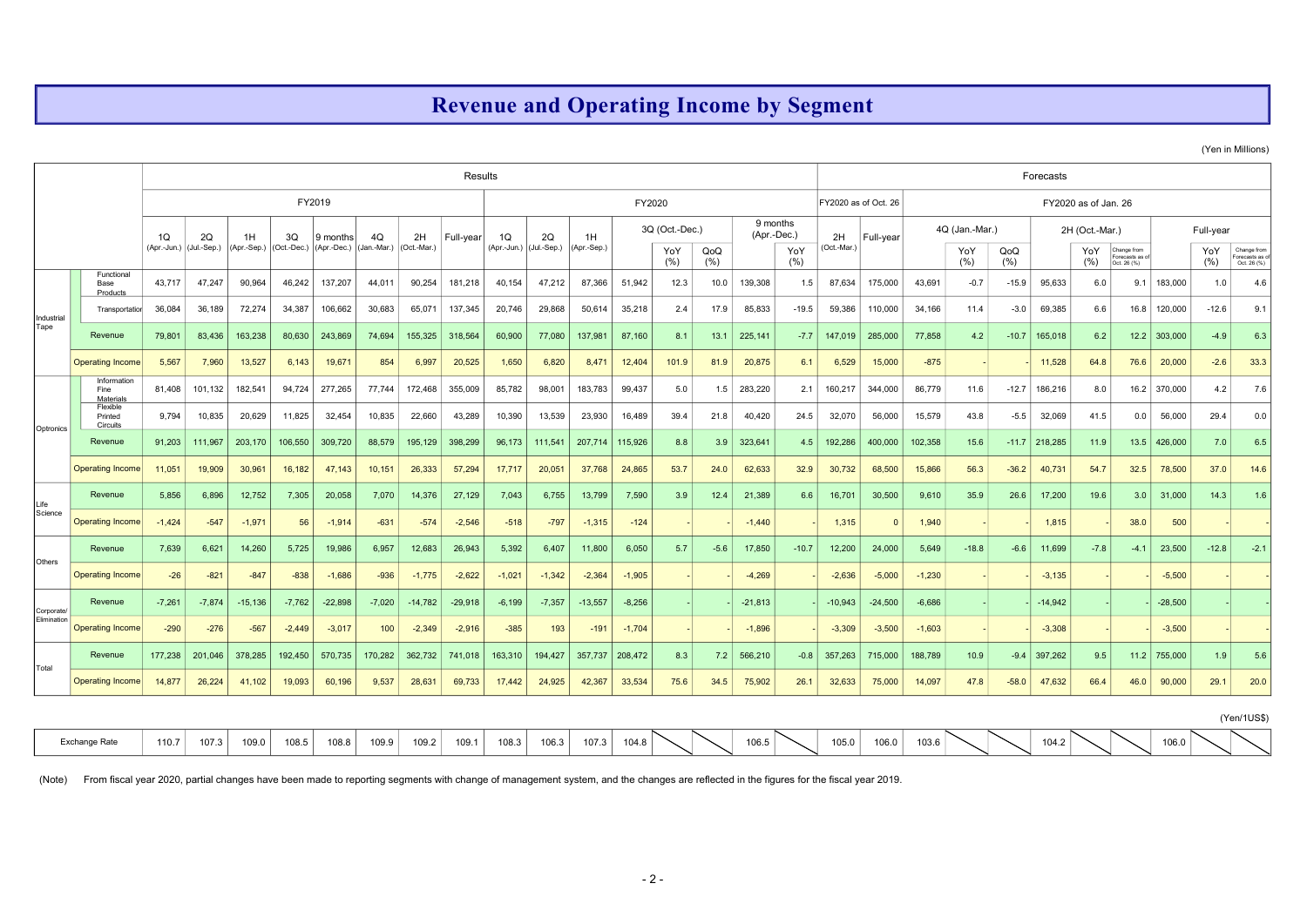#### Segment Revenue by Location

|                                      |        |          |                           |                   |         |        |          |                           |                   |         |        |          |                           |                   | (Yen in Millions) |         |          |                  |                   |        |         |          |                  |                   | $($ %   |
|--------------------------------------|--------|----------|---------------------------|-------------------|---------|--------|----------|---------------------------|-------------------|---------|--------|----------|---------------------------|-------------------|-------------------|---------|----------|------------------|-------------------|--------|---------|----------|------------------|-------------------|---------|
|                                      |        |          | 3Q, FY2019<br>(Oct.-Dec.) |                   |         |        |          | 2Q, FY2020<br>(Jul.-Sep.) |                   |         |        |          | 3Q, FY2020<br>(Oct.-Dec.) |                   |                   |         |          | YoY              |                   |        |         |          | QoQ              |                   |         |
|                                      | Japan  | Americas | Europe<br>(EMEA)          | Asia &<br>Oceania | Total   | Japan  | Americas | Europe<br>(EMEA)          | Asia &<br>Oceania | Total   | Japan  | Americas | Europe<br>(EMEA)          | Asia &<br>Oceania | Total             | Japan   | Americas | Europe<br>(EMEA) | Asia &<br>Oceania | Total  | Japan   | Americas | Europe<br>(EMEA) | Asia &<br>Oceania | Total   |
| Functional<br><b>Base Products</b>   | 18,910 | 1,415    | 5,505                     | 18,227            | 44,059  | 16,518 | 1,345    | 5,606                     | 22,011            | 45,482  | 19,430 | 1,341    | 6,437                     | 22,446            | 49,655            | 2.7     | $-5.2$   | 16.9             | 23.7              | 12.7   | 17.6    | $-0.2$   | 14.8             | 2.0               | 9.2     |
| Transportation                       | 11,376 | 6,744    | 3,318                     | 11,194            | 32,634  | 9,272  | 6,139    | 2,781                     | 9,850             | 28,044  | 11,692 | 6,037    | 3,390                     | 11,921            | 33,041            | 2.8     | $-10.5$  | 2.2              | 6.5               | 1.2    | 26.1    | $-1.7$   | 21.9             | 21.0              | 17.8    |
| <b>Industrial Tape</b>               | 30,287 | 8,160    | 8,824                     | 29,422            | 76,693  | 25,791 | 7,484    | 8,387                     | 31,862            | 73,526  | 31,122 | 7,379    | 9,827                     | 34,367            | 82,697            | 2.8     | $-9.6$   | 11.4             | 16.8              | 7.8    | 20.7    | $-1.4$   | 17.2             | 7.9               | 12.5    |
| Information<br><b>Fine Materials</b> | 9,549  |          |                           | 84,102            | 93,651  | 10,074 |          |                           | 86,463            | 96,537  | 9,658  |          |                           | 88,210            | 97,868            | 1.1     |          |                  | 4.9               | 4.5    | $-4.1$  |          |                  | 2.0               |         |
| Flexible<br><b>Printed Circuits</b>  | 2.245  |          |                           | 8,462             | 10,707  | 4,448  |          |                           | 8,218             | 12,667  | 5,587  |          |                           | 9,936             | 15,523            | 148.8   |          |                  | 17.4              | 45.0   | 25.6    |          |                  | 20.9              | 22.5    |
| Optronics                            | 11,794 |          |                           | 92,564            | 104,359 | 14,523 |          |                           | 94,681            | 109,205 | 15,245 |          |                           | 98,147            | 113,392           | 29.3    |          |                  | 6.0               | 8.7    | 5.0     |          |                  | 3.7               | 3.8     |
| Life Science                         | 1,331  | 4,788    |                           |                   | 6,120   | 893    | 4,880    |                           |                   | 5,773   | 714    | 5,778    |                           |                   | 6,492             | $-46.4$ | 20.7     |                  |                   | 6.1    | $-20.1$ | 18.4     |                  |                   | 12.4    |
| Others                               | 452    | 2,353    | 748                       | 1,490             | 5,044   | 470    | 2,809    | 863                       | 1,517             | 5,660   | 587    | 2,491    | 1,204                     | 1,382             | 5,666             | 29.7    | 5.9      | 61.0             | $-7.2$            | 12.3   | 24.8    | $-11.3$  | 39.6             | $-8.9$            | 0.1     |
| Adjustments                          | 231    |          |                           |                   | 231     | 261    |          |                           |                   | 261     | 223    |          |                           |                   | 223               | $-3.6$  |          |                  |                   | $-3.6$ | $-14.6$ |          |                  |                   | $-14.6$ |
| <b>Revenue Total</b>                 | 44,098 | 15,302   | 9,572                     | 123,477           | 192,450 | 41,939 | 15,174   | 9,250                     | 128,061           | 194,427 | 47,892 | 15,649   | 11,032                    | 133,897           | 208,472           | 8.6     | 2.3      | 15.3             | 8.4               | 8.3    | 14.2    | 3.       | 19.3             | 4.6               | 7.2     |

|                   | (Yen in Millions) |         |          |                  |                   |        |         |          |                  |                   | ( %)    |
|-------------------|-------------------|---------|----------|------------------|-------------------|--------|---------|----------|------------------|-------------------|---------|
|                   |                   |         |          | YoY              |                   |        |         |          | QoQ              |                   |         |
| Asia &<br>Oceania | Total             | Japan   | Americas | Europe<br>(EMEA) | Asia &<br>Oceania | Total  | Japan   | Americas | Europe<br>(EMEA) | Asia &<br>Oceania | Total   |
| 22,446            | 49,655            | 2.7     | $-5.2$   | 16.9             | 23.1              | 12.7   | 17.6    | $-0.2$   | 14.8             | 2.0               | 9.2     |
| 11,921            | 33,041            | 2.8     | $-10.5$  | 2.2              | 6.5               | 1.2    | 26.1    | $-1.7$   | 21.9             | 21.0              | 17.8    |
| 34,367            | 82,697            | 2.8     | $-9.6$   | 11.4             | 16.8              | 7.8    | 20.7    | $-1.4$   | 17.2             | 7.9               | 12.5    |
| 88,210            | 97,868            | 1.1     |          |                  | 4.9               | 4.5    | $-4.1$  |          |                  | 2.0               | 1.4     |
| 9,936             | 15,523            | 148.8   |          |                  | 17.4              | 45.0   | 25.6    |          |                  | 20.9              | 22.5    |
| 98,147            | 113,392           | 29.3    |          |                  | 6.0               | 8.7    | 5.0     |          |                  | 3.7               | 3.8     |
|                   | 6,492             | $-46.4$ | 20.7     |                  |                   | 6.1    | $-20.1$ | 18.4     |                  |                   | 12.4    |
| 1,382             | 5,666             | 29.7    | 5.9      | 61.0             | $-7.2$            | 12.3   | 24.8    | $-11.3$  | 39.6             | $-8.9$            | 0.1     |
|                   | 223               | $-3.6$  |          |                  |                   | $-3.6$ | $-14.6$ |          |                  |                   | $-14.6$ |
| 133,897           | 208,472           | 8.6     | 2.3      | 15.3             | 8.4               | 8.3    | 14.2    | 3.1      | 19.3             | 4.6               | 7.2     |

|                                     |         |          |                                 |                   |         |  |  |         |          |                                 |                   | (Yen in Millions) |         |          |                  |                   | ( %)    |
|-------------------------------------|---------|----------|---------------------------------|-------------------|---------|--|--|---------|----------|---------------------------------|-------------------|-------------------|---------|----------|------------------|-------------------|---------|
|                                     |         |          | 9 months, FY2019<br>(Apr.-Dec.) |                   |         |  |  |         |          | 9 months, FY2020<br>(Apr.-Dec.) |                   |                   |         |          | YoY              |                   |         |
|                                     | Japan   | Americas | Europe<br>(EMEA)                | Asia &<br>Oceania | Total   |  |  | Japan   | Americas | Europe<br>(EMEA)                | Asia &<br>Oceania | Total             | Japan   | Americas | Europe<br>(EMEA) | Asia &<br>Oceania | Total   |
| Functional<br><b>Base Products</b>  | 54,917  | 4,758    | 17,138                          | 53,891            | 130,706 |  |  | 51,792  | 3,990    | 16,939                          | 60,912            | 133,635           | $-5.7$  | $-16.1$  | $-1.2$           | 13.0              | 2.2     |
| Transportation                      | 34,435  | 22,999   | 10,223                          | 33,741            | 101,400 |  |  | 28,391  | 14,830   | 7,681                           | 29,437            | 80,340            | $-17.6$ | $-35.5$  | $-24.9$          | $-12.8$           | $-20.8$ |
| <b>Industrial Tape</b>              | 89,353  | 27,757   | 27,361                          | 87,633            | 232,106 |  |  | 80,184  | 18,821   | 24,621                          | 90,349            | 213,976           | $-10.3$ | $-32.2$  | $-10.0$          | 3.1               | $-7.8$  |
| Information<br>Fine Materials       | 26,836  |          |                                 | 247,319           | 274,156 |  |  | 30,945  |          |                                 | 248,413           | 279,359           | 15.3    |          |                  | 0.4               | 1.9     |
| Flexible<br><b>Printed Circuits</b> | 5,874   |          |                                 | 23,600            | 29,475  |  |  | 12,493  |          |                                 | 25,255            | 37,749            | 112.7   |          |                  | 7.0               | 28.1    |
| Optronics                           | 32,711  |          |                                 | 270,920           | 303,631 |  |  | 43,439  |          |                                 | 273,668           | 317,108           | 32.8    |          |                  | 1.0               | 4.4     |
| Life Science                        | 4,061   | 12,519   |                                 |                   | 16,581  |  |  | 2,772   | 15,592   |                                 |                   | 18,364            | $-31.7$ | 24.5     |                  |                   | 10.8    |
| Others                              | 1,375   | 9,283    | 2,319                           | 4,674             | 17,653  |  |  | 1,451   | 7,442    | 2,716                           | 4,469             | 16,079            | 5.5     | $-19.8$  | 17.1             | $-4.4$            | $-8.9$  |
| Adjustments                         | 762     |          |                                 |                   | 762     |  |  | 681     |          |                                 |                   | 681               | $-10.6$ |          |                  |                   | $-10.6$ |
| <b>Revenue Total</b>                | 128,264 | 49,561   | 29,681                          | 363,228           | 570,735 |  |  | 128,529 | 41,856   | 27,337                          | 368,487           | 566,210           | 0.2     | $-15.5$  | $-7.9$           | 1.4               | $-0.8$  |

(Note) 1 Major countries or regions excluding Japan are represented as follows:

Americas : U.S.A., Mexico, Brazil

Europe (EMEA) : Belgium, France, Germany, Sweden, Turkey, Africa

Asia & Oceania : China, Korea, Taiwan, Singapore, Malaysia, Hong Kong, Thailand, Vietnam

2 From fiscal year 2020, partial changes have been made to reporting segments with change of management system, and the changes are reflected in the figures for the fiscal year 2019.